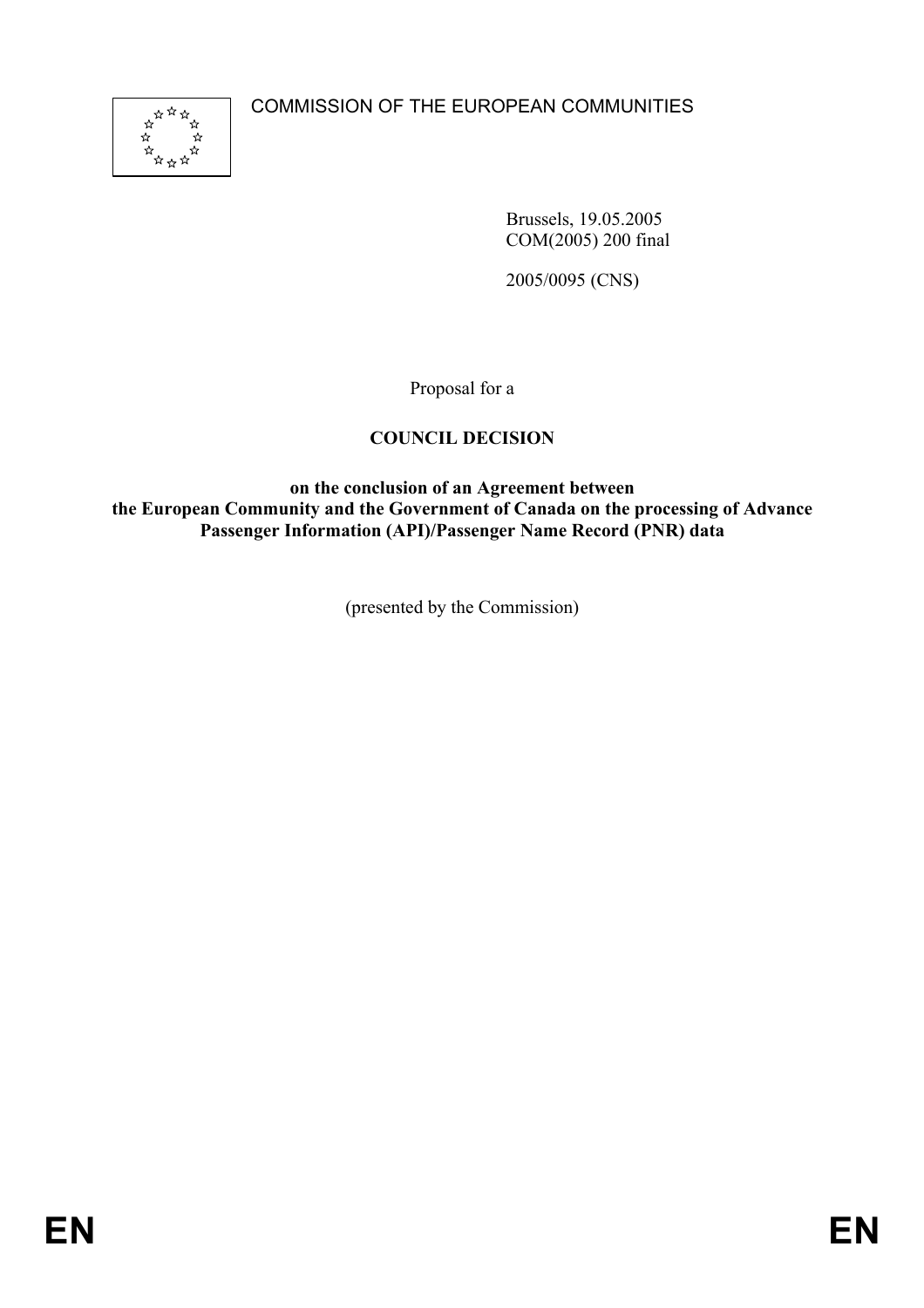# **EXPLANATORY MEMORANDUM**

#### **1. CONTEXT OF THE PROPOSAL**

### • **Grounds for and objectives of the proposal**

The attached proposal calls on the Council to authorise the conclusion of an agreement with Canada for the processing and transfer of Advanced Passenger Information (API) and Passenger Name Record (PNR) data for journeys by air carriers between the EU and Canada. It aims to ensure respect for fundamental rights and freedoms, notably the right to privacy, while supporting the fight against terrorism and serious transnational crime. The Council of the European Union adopted a set of negotiating guidelines and authorised the Commission to negotiate such an Agreement with Canada on 7 March 2005.

### • **General context**

After September 11 2001, Canada adopted legislation authorising the Canada Border Services Agency (CBSA) to obtain and collect API and PNR data relating to all persons on board flights bound for Canada. CBSA phased in the requirement to provide PNR data relating to persons on board flights bound for Canada between March 2003 and September 2004, and from February 2005 introduced a system of monetary penalties for non-compliance. The EU has a temporary derogation from this requirement until 1 July 2005, in order to allow negotiations on an international agreement with Canada to take place. The Canadian measures potentially conflicted with Community and Member States' legislation on privacy and data protection, and in particular with Directive 95/46/EC (OJ L 281, 23.11.95, p.31). From July 2005, airlines will potentially face sanctions for non-compliance on both sides, without being able to solve the legal problems at stake. A solution is thus urgently required which will avoid legal uncertainty for airlines while ensuring the protection of citizens' personal privacy as well as their physical security.

## • **Existing provisions in the area of the proposal**

There are no existing provisions in the area of the proposal

## • **Consistency with other policies and objectives of the Union**

The Commission has worked with Canada to put in place a sound legal framework for the transfer of API/PNR data to CBSA, along the lines of the model outlined in the Commission's Communication to the European Parliament and the Council of 16 December 2003 (COM (2003) 826 final, "Transfer of Air Passenger Name Record (PNR) Data: A Global EU Approach") and already followed with the United States.

This legal framework consists of three elements. It is based: (i) on the Commitments made by CBSA with respect to the additional protection to be afforded to API/PNR data; (ii) a Commission Decision finding protection adequate under Article 25 paragraph 6 of the Data Protection Directive (95/46/EC), and; (iii) a bilateral agreement between the European Community and Canada.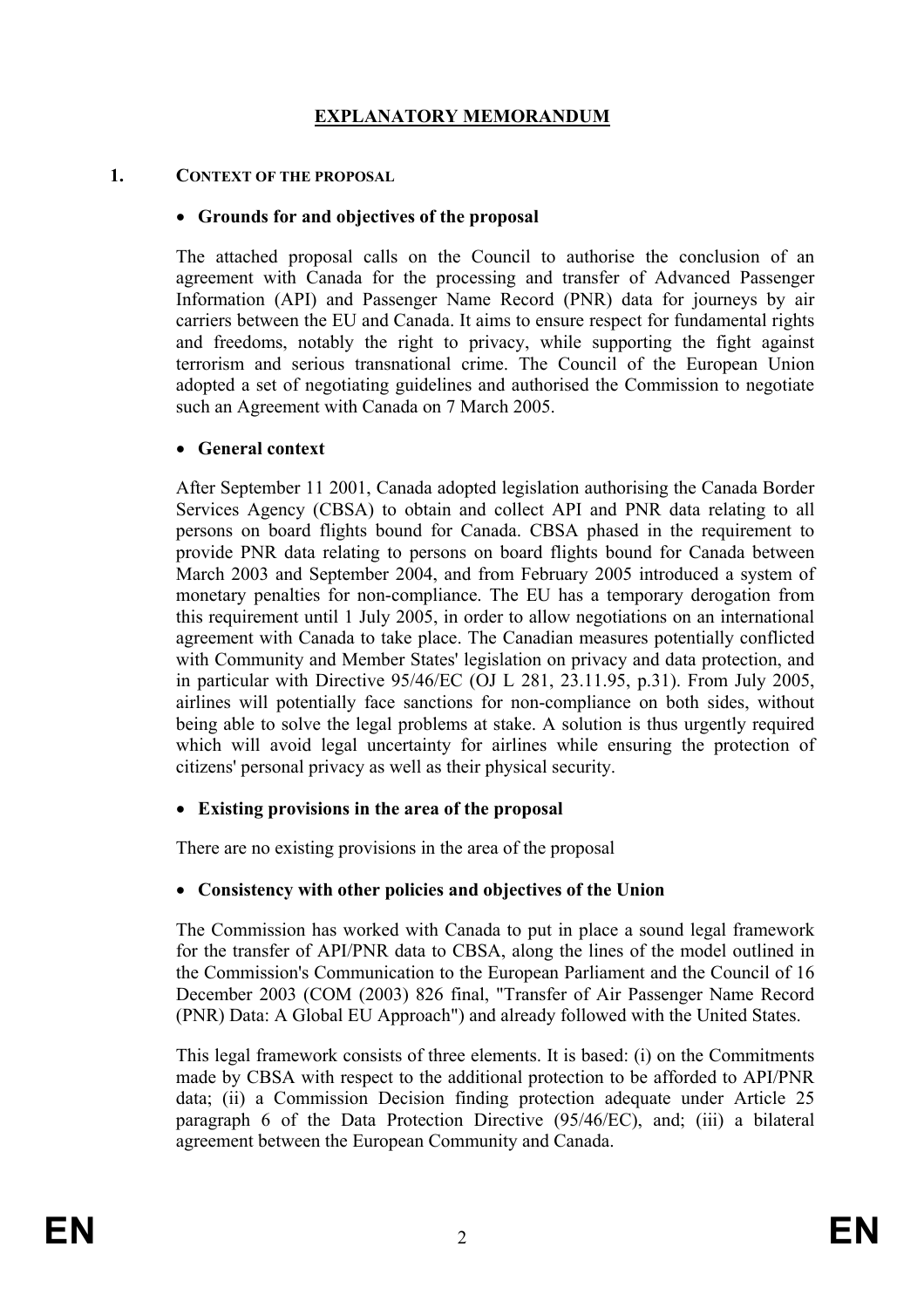#### **2. CONSULTATION OF INTERESTED PARTIES AND IMPACT ASSESSMENT**

#### • **Consultation of interested parties**

The proposal follows the policy established in COM (2003) 826 final.

### • **Collection and use of expertise**

There was no need for external expertise.

### • **Impact assessment**

The proposed international agreement does not create additional obligations. Rather, it provides the basis in Community law (see "Summary of the proposed action" below) for air carriers operating journeys from the EU to Canada to comply with existing Canadian requirements to process and transfer API/PNR data to Canada's competent authority, CBSA. It allows further competent authorities on either side to be designated at a later stage with the mutual agreement of the Parties.

Since the proposed agreement creates no additional obligations, and urgent action is required on the basis of established policy guidelines, the proposed agreement has not been the subject of an impact assessment.

#### **3. LEGAL ELEMENTS OF THE PROPOSAL**

### • **Summary of the proposed action**

The proposed agreement provides a legitimate basis for the transfer of data to Canada in accordance with the requirements of Article 7 of Directive 95/46/EC, that is, the creation of a legal obligation within the Community to obey requirements under Canadian law. The application of this legal obligation is subject to the Commission Decision on adequacy being in force, in such a way as to ensure that any persistent non-compliance by Canada with its Commitments would lead to suspension of the Decision and automatically to suspension of the agreement.

The proposed agreement also enshrines the general principles of non-discrimination and reciprocity, and provides for annual joint review of its implementation.

## • **Legal basis**

Articles 95 and 300(2) of the Treaty establishing the European Community

## • **Subsidiarity Principle**

The proposal falls under the exclusive competence of the Community. The subsidiarity principle therefore does not apply.

## • **Proportionality principle**

The proposal complies with the proportionality principle for the following reason(s).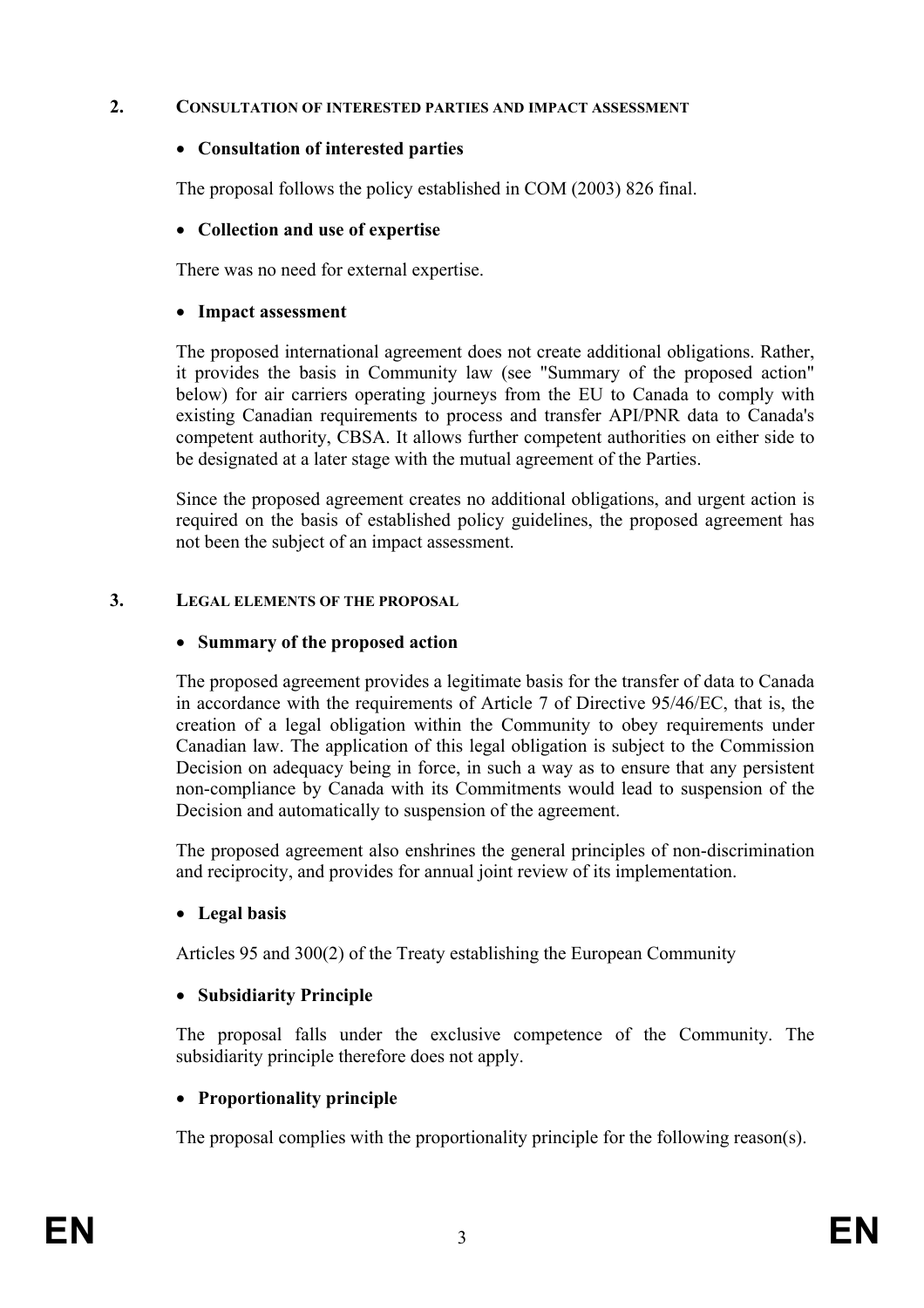The proposed international agreement represents the simplest, quickest and most efficient means of providing, as part of the overall legal package, a legally sound solution.

The proposed agreement does not create additional financial burdens for the Community or national governments. The administrative requirement to hold an annual Joint Review of the implementation of the agreement is proportional to its aim of providing for the processing and transfer of API/PNR data consistent with data privacy and security requirements, and will be fulfilled using existing staff resources.

# • **Choice of instruments**

Proposed instruments: other.

Other means would not be adequate for the following reason(s).

The instrument proposed is an international agreement, forming part of a legal package as described above. This instrument has been chosen because it represents the simplest and most efficient means of providing a legally sound solution.

# **4. BUDGETARY IMPLICATION**

The proposal has no implication for the Community budget.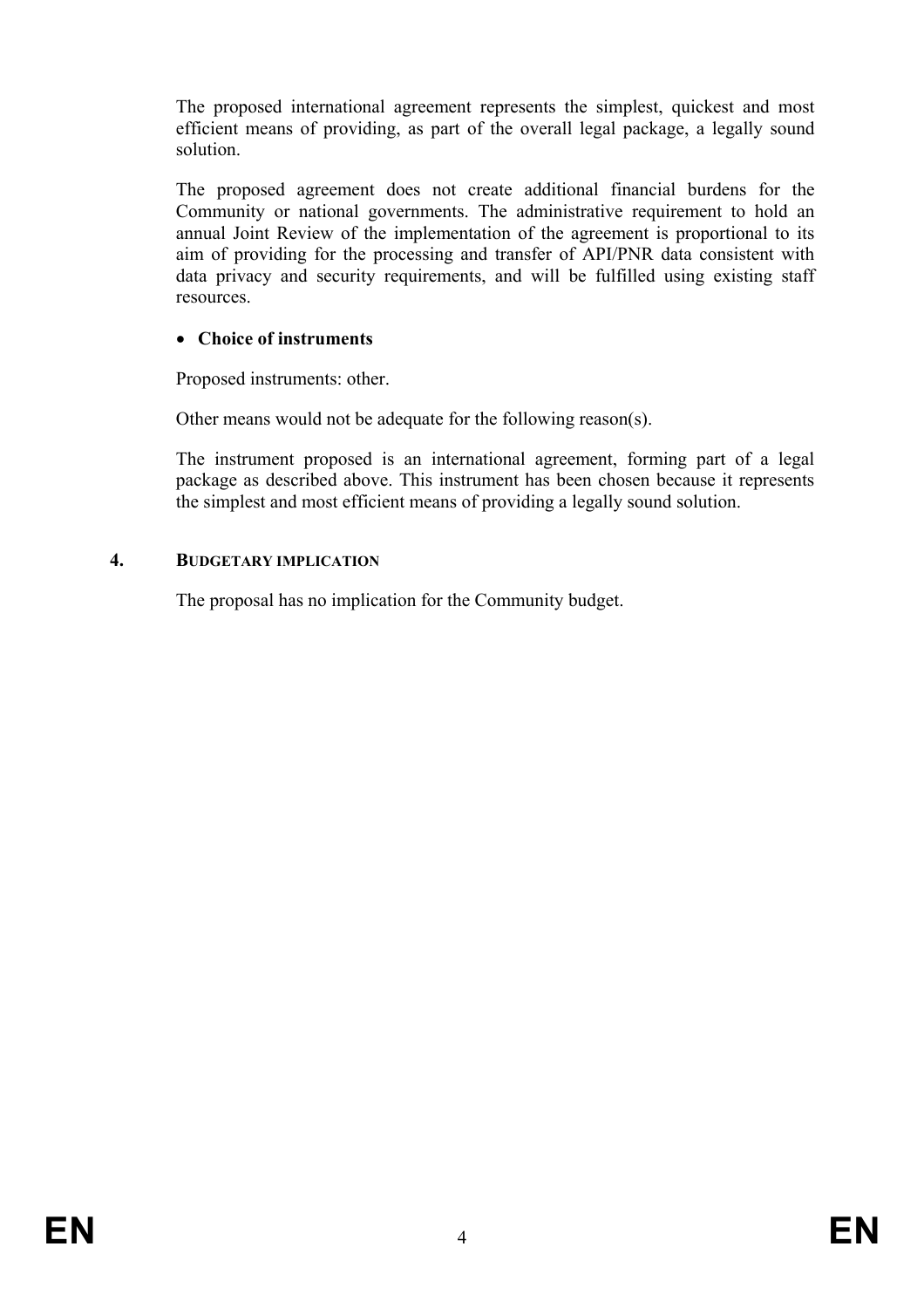#### 2005/0095 (CNS)

#### Proposal for a

### **COUNCIL DECISION**

#### **on the conclusion of an Agreement between the European Community and the Government of Canada on the processing of Advance Passenger Information (API)/Passenger Name Record (PNR) data**

#### THE COUNCIL OF THE EUROPEAN UNION,

Having regard to the Treaty establishing the European Community, and in particular Article 95 thereof, in conjunction with the first sentence of the first subparagraph of Article 300 (2) thereof,

Having regard to the proposal from the Commission<sup>1</sup>,

Having regard to the opinion of the European Parliament<sup>2</sup>,

Whereas:

- (1) On 7 March 2005 the Council authorised the Commission to negotiate on behalf of the Community an Agreement with Canada on the processing and transfer of Advanced Passenger Information (API) and Passenger Name Record (PNR) data by air carriers to the Canada Border Services Agency (CBSA).
- (2) The Agreement should be approved.

HAS DECIDED AS FOLLOWS:

#### *Article 1*

The Agreement between the European Community and the Government of Canada on the processing of API/PNR data is hereby approved on behalf of the Community.

The text of the Agreement is attached to this Decision.

#### *Article 2*

The President of the Council is hereby authorised to designate the person(s) empowered to sign the Agreement on behalf of the European Community.

1 1

OJ  $C$ , , p. .

<sup>2</sup>  $OJ C$ , p.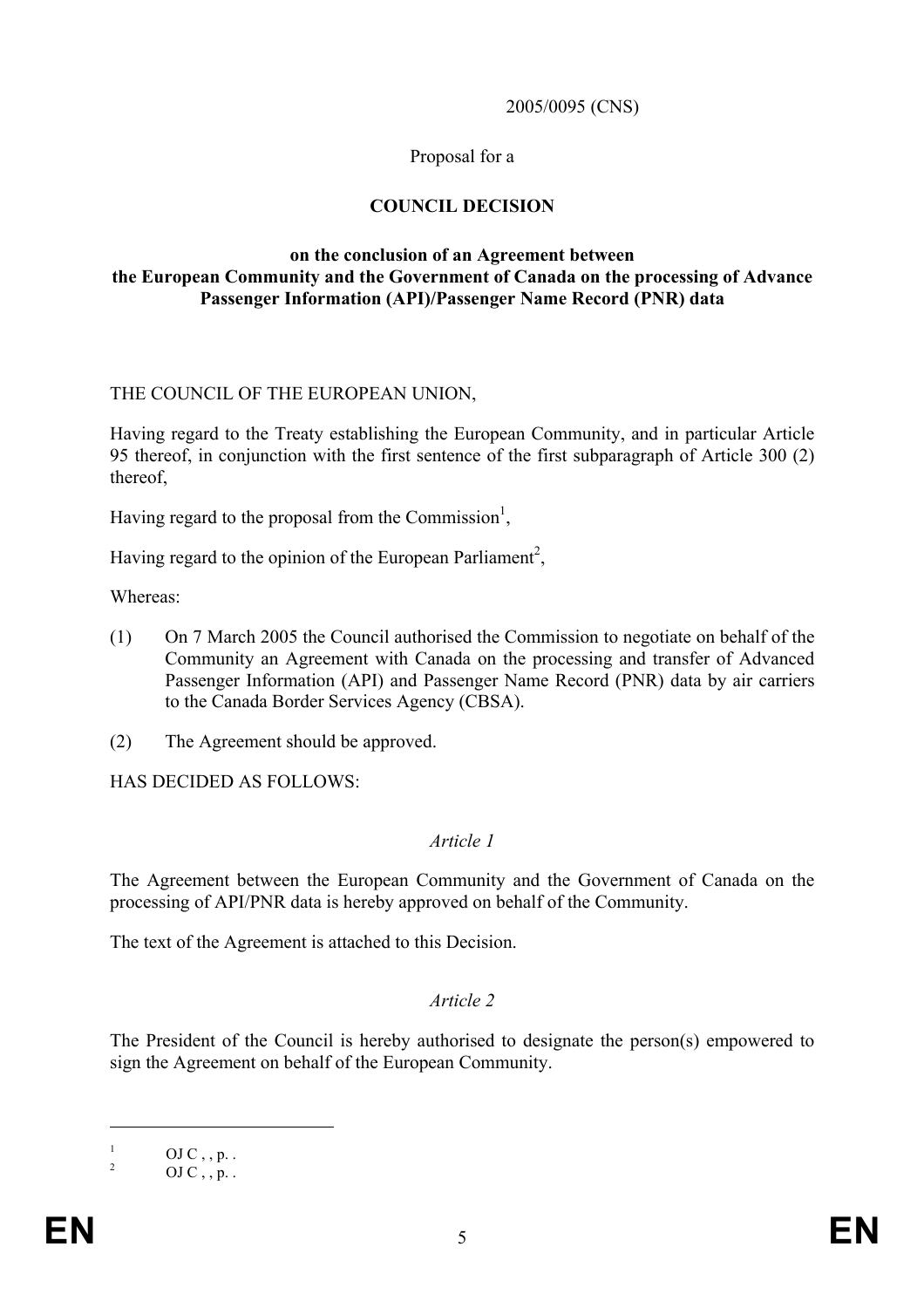This Decision shall be published in the *Official Journal of the European Union.* Done at Brussels,

> *For the Council The President*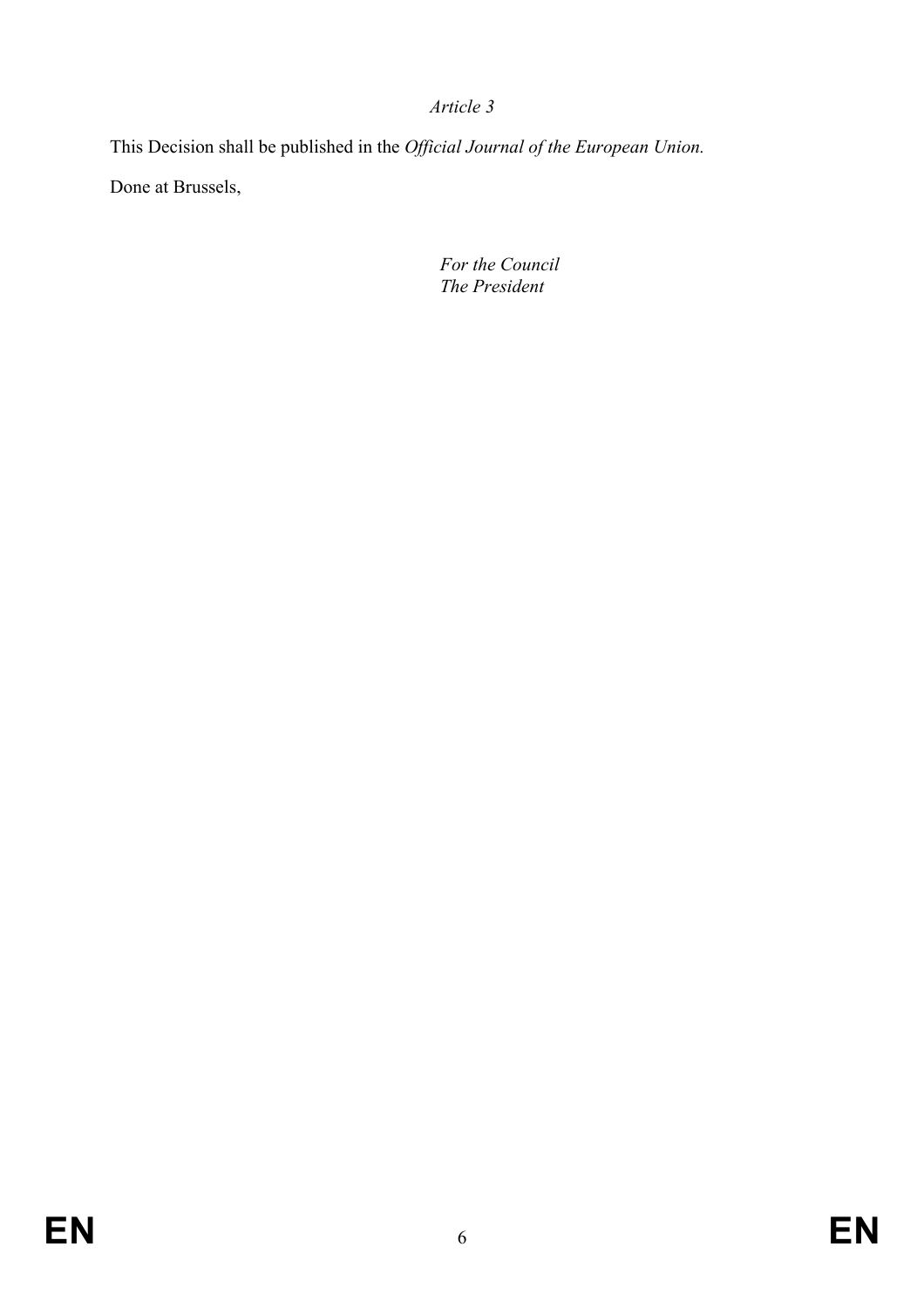# **ANNEX**

#### **AGREEMENT BETWEEN THE EUROPEAN COMMUNITY AND THE GOVERNMENT OF CANADA ON THE PROCESSING OF API/PNR DATA**

THE EUROPEAN COMMUNITY AND THE GOVERNMENT OF CANADA, hereinafter referred to as the "Parties":

RECOGNIZING the importance of respecting fundamental rights and freedoms, notably the right to privacy, and the importance of respecting these values while preventing and combating terrorism and related crimes and other serious crimes that are transnational in nature, including organized crime;

HAVING REGARD to the Government of Canada requirement of air carriers carrying persons to Canada to provide Advanced Passenger Information and Passenger Name Record (hereinafter "API/PNR") data to the competent Canadian authorities, to the extent it is collected and contained in carriers' automated reservation systems and departure control systems (DCS);

HAVING REGARD to Directive 95/46/EC of the European Parliament and of the Council of 24 October 1995 on the protection of individuals with regard to the processing of personal data and on the free movement of such data, and in particular Article 7(c) thereof;

HAVING REGARD to the Commitments made by the relevant competent authority with regard to the way in which it will process API/PNR data received from air carriers (hereinafter "the Commitments");

HAVING REGARD to the relevant Commission Decision, pursuant to Article 25(6) of Directive 95/46/EC, (hereinafter "the Decision"), whereby the relevant Canadian competent authority is considered as providing an adequate level of protection for API/PNR data transferred from the European Community (hereinafter "the Community") concerning passenger flights to Canada, in accordance with the relevant Commitments, which are annexed to the respective Decision;

HAVING REGARD to the Revised Guidelines on API adopted by the World Customs Organisation (WCO), the International Air Transport Association (IATA) and the International Civil Aviation Organisation (ICAO);

COMMITTED to work together to assist the International Civil Aviation Organization (ICAO) in the development of a multilateral standard for the transmission of PNR data obtained from commercial airlines;

HAVING REGARD to the possibility of effecting modifications to Annex I to the present Agreement in the future by simplified procedures, particularly with regard to ensuring reciprocity between the Parties;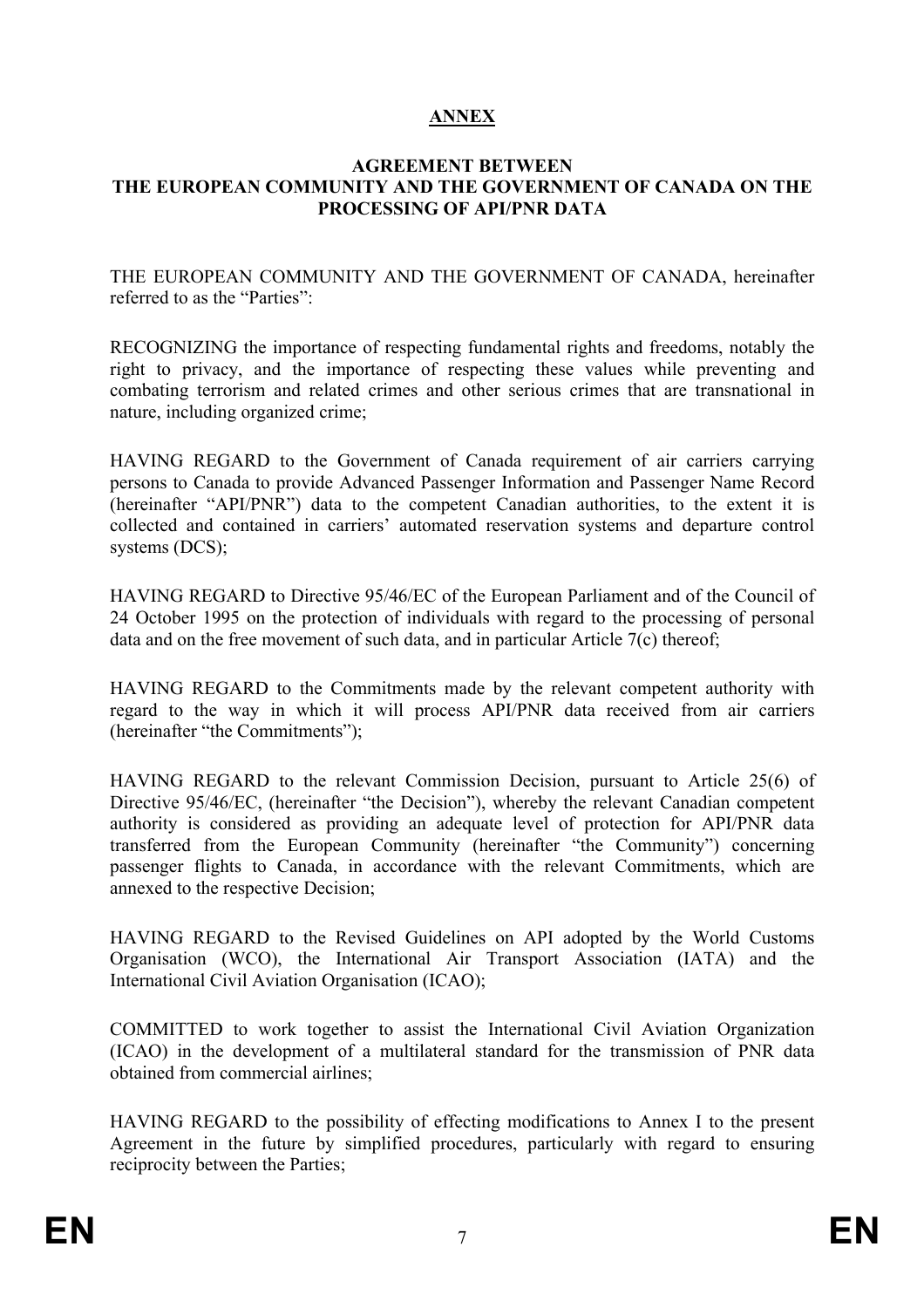#### *Purpose*

- 1. The purpose of this Agreement is to ensure that API/PNR data of persons on eligible journeys are provided in full respect of fundamental rights and freedoms, in particular the right to privacy.
- 2. An eligible journey is a passage by an air carrier from the territory of one Party to the territory of the requesting Party.

### *Article 2*

### *Processing of API/PNR data*

- 1. The Parties agree that API/PNR data of persons on eligible journeys will be processed as outlined in Commitments made by the competent authority obtaining the API/PNR data.
- 2. Commitments set forth the rules and procedures for the transmission and protection of API/PNR data of persons on eligible journeys provided to a competent authority.
- 3. The competent authority shall process API/PNR data received and treat persons on eligible journeys to which the API/PNR data relates in accordance with applicable laws and constitutional requirements, without discrimination, in particular on the basis of nationality and/or country of residence.

#### *Article 3*

#### *Access, correction and notation*

- 1. A competent authority shall afford to a person who is not present in the territory in which that authority exercises jurisdiction, to whom the API/PNR data processed pursuant to this Agreement relates, access to the data as well as the opportunity to seek correction if it is erroneous or add a notation to indicate a correction request was made.
- 2. The opportunity provided by the competent authority for access, correction and notation with respect to such data shall be afforded in circumstances similar to those where it would be available to persons present in the territory in which that authority exercises jurisdiction.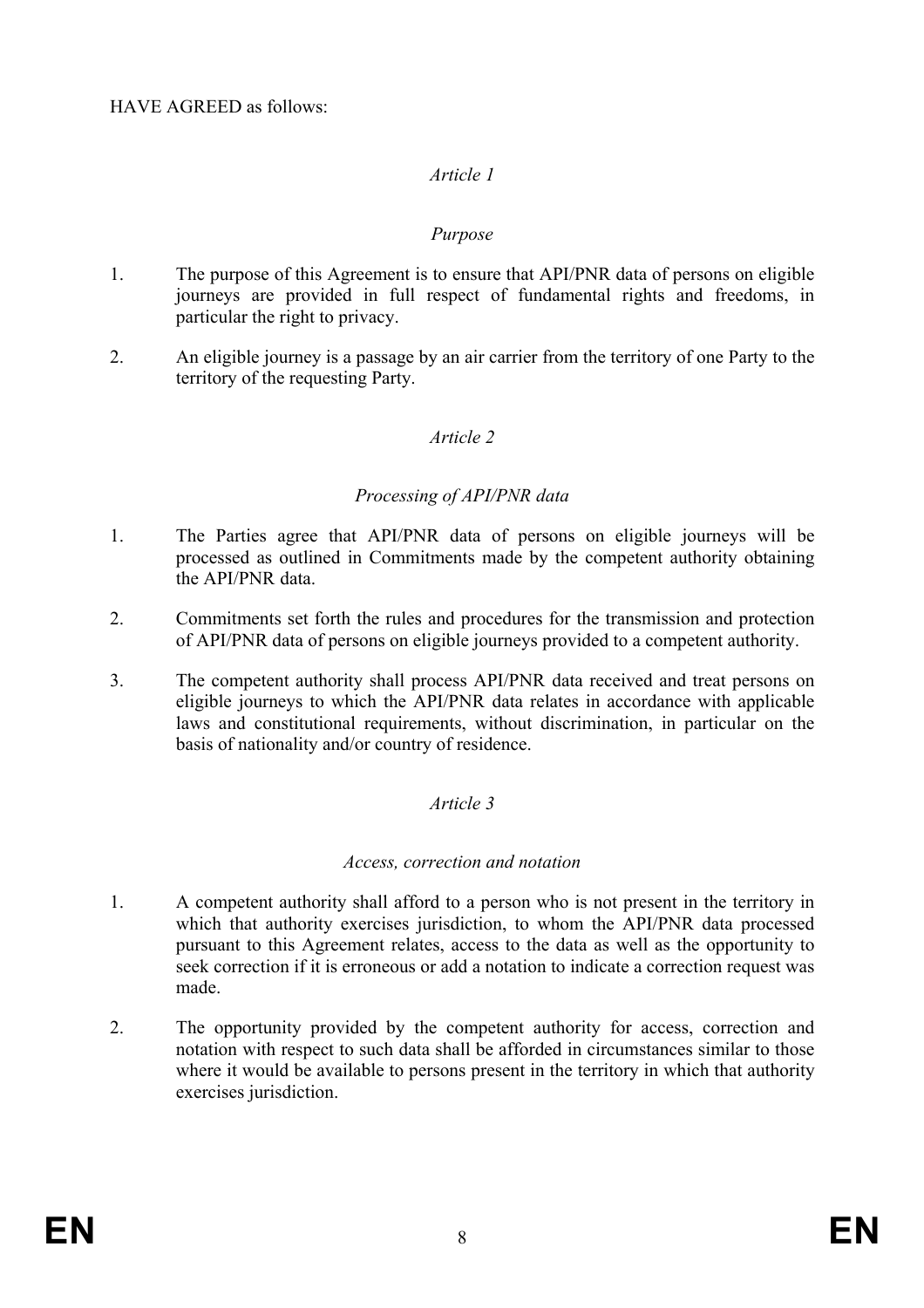## *Competent authorities*

A competent authority of a requesting Party is an authority responsible in Canada or in the European Union for processing API/PNR data of persons on eligible journeys as specified in Annex I to this Agreement, which forms an integral part thereof.

# *Article 5*

## *Obligation to process API/PNR data*

- 1. In relation to the application of the Agreement within the Community, as it relates to the processing of personal data, air carriers operating eligible journeys from the Community to Canada shall process API/PNR data contained in their automated reservation systems and DCS as required by the competent Canadian authorities pursuant to Canadian law.
- 2. The list of PNR data elements that air carriers operating eligible journeys shall transfer to the Canadian competent authority pursuant to paragraph 1 is contained in Annex II to this Agreement, which forms an integral part thereof.
- 3. The obligation set forth in paragraphs 1 and 2 shall only apply for as long as the Decision is applicable, ceasing to have effect on the date that the Decision is repealed, suspended or expires without being renewed.

## *Article 6*

## *Joint Committee*

- 1. A Joint Committee is hereby established, consisting of representatives of each Party, who will be notified to the other Party through diplomatic channels. The Joint Committee shall meet at a place and on a date with an agenda fixed by mutual consent. The first meeting shall take place within six months of entry into force of this Agreement
- 2. The Joint Committee shall, inter alia:
	- a) act as a channel of communication with regard to the implementation of this Agreement and any matters related thereto;
	- b) resolve, to the extent possible, any dispute which may arise with respect to the implementation of this Agreement and any matters related thereto;
	- c) organise the Joint Reviews referred to in Article 8 and determine the detailed modalities of the joint review;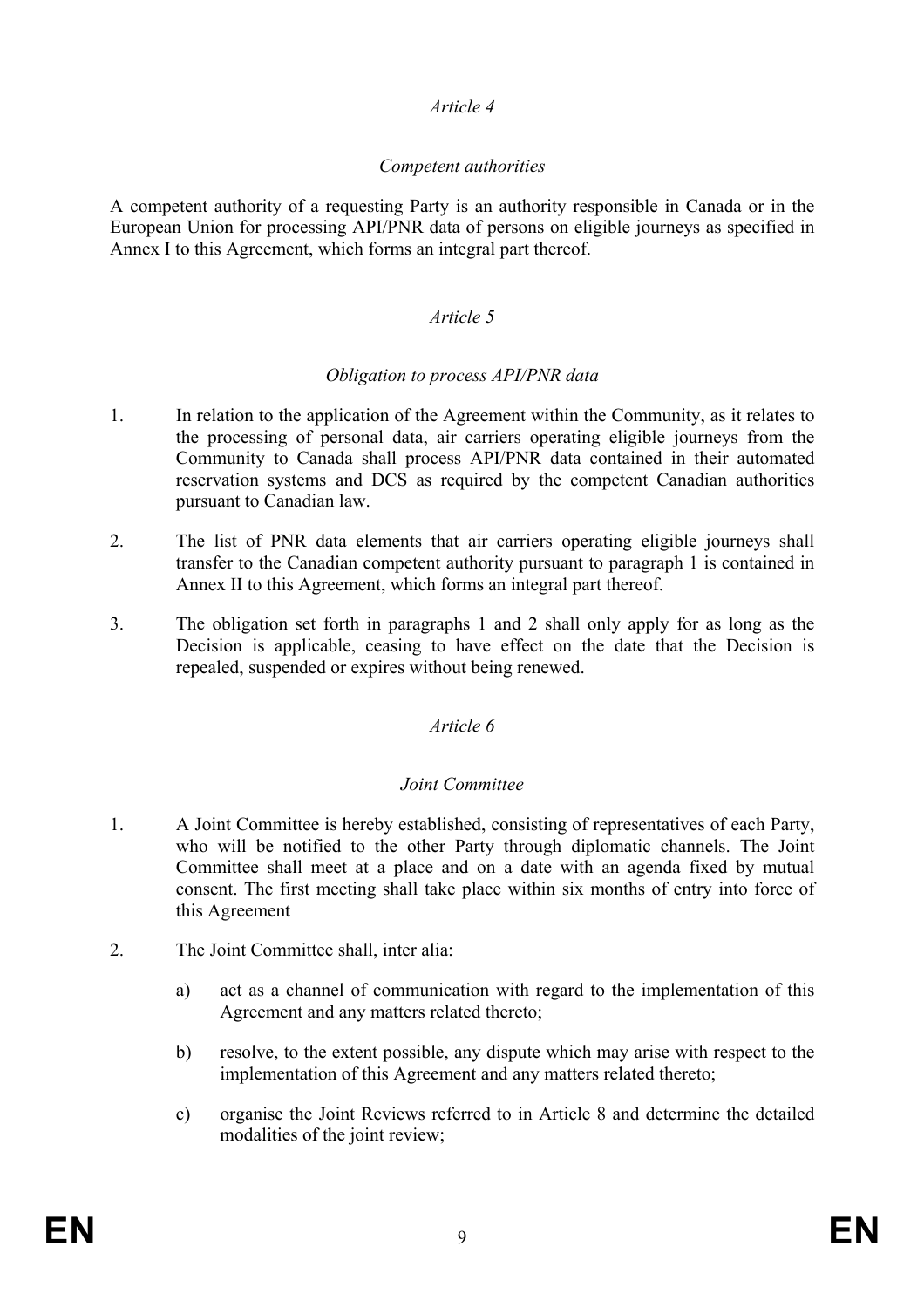- d) adopt its rules of procedure.
- 3. The Parties represented in the Joint Committee may agree modifications to Annex I to the Agreement, which will apply as from the date of such agreement.

#### *Settlement of Disputes*

The Parties shall consult promptly at the request of either concerning any dispute, which has not been resolved by the Joint Committee.

#### *Article 8*

#### *Joint Reviews*

The Parties shall conduct on an annual basis, or as otherwise agreed, a Joint Review of the implementation of this Agreement and any matters related thereto as set out in Annex III, which forms an integral part thereof, including developments such as the definition by the International Civil Aviation Organisation of relevant PNR guidelines.

### *Article 9*

## *Entry into force, amendments to and termination of the Agreement*

- 1. This Agreement shall enter into force upon exchange of notifications between the Parties advising that the procedures required for entry into force of the Agreement have been completed. This Agreement shall come into force on the date of the second notification.
- 2. Without prejudice to Article 6(3), this Agreement may be amended by agreement between the Parties. Such amendment shall enter into force 90 days after the Parties have exchanged notifications of completion of the relevant internal procedures.
- 3. This Agreement may be terminated by either Party at any time following written notification 90 days in advance of the proposed termination date.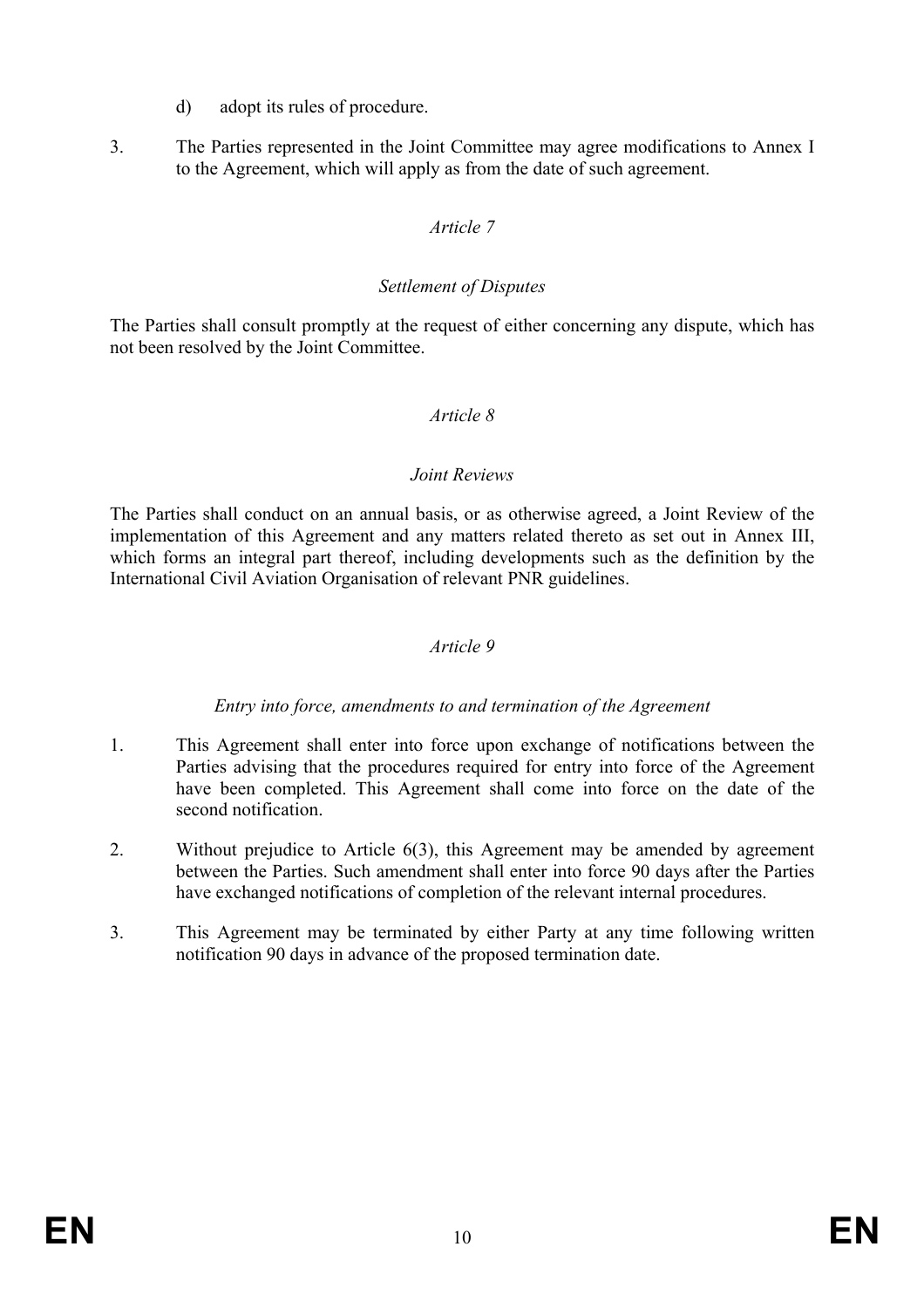This Agreement is not intended to derogate from or amend legislation of the Parties.

IN WITNESS WHEREOF the undersigned, being duly authorized thereto, have signed the present Agreement.

DONE, in duplicate, in example in the Czech, Danish, Dutch, Done is a general set of the Czech, Danish, Dutch, English, Estonian, Finnish, French, German, Greek, Hungarian, Italian, Latvian, Lithuanian, Maltese, Polish, Portuguese, Slovak, Slovenian, Spanish and Swedish languages, each version being equally authentic. In case of divergence the English and French versions shall prevail.

For the EUROPEAN COMMUNITY

For the GOVERNMENT of CANADA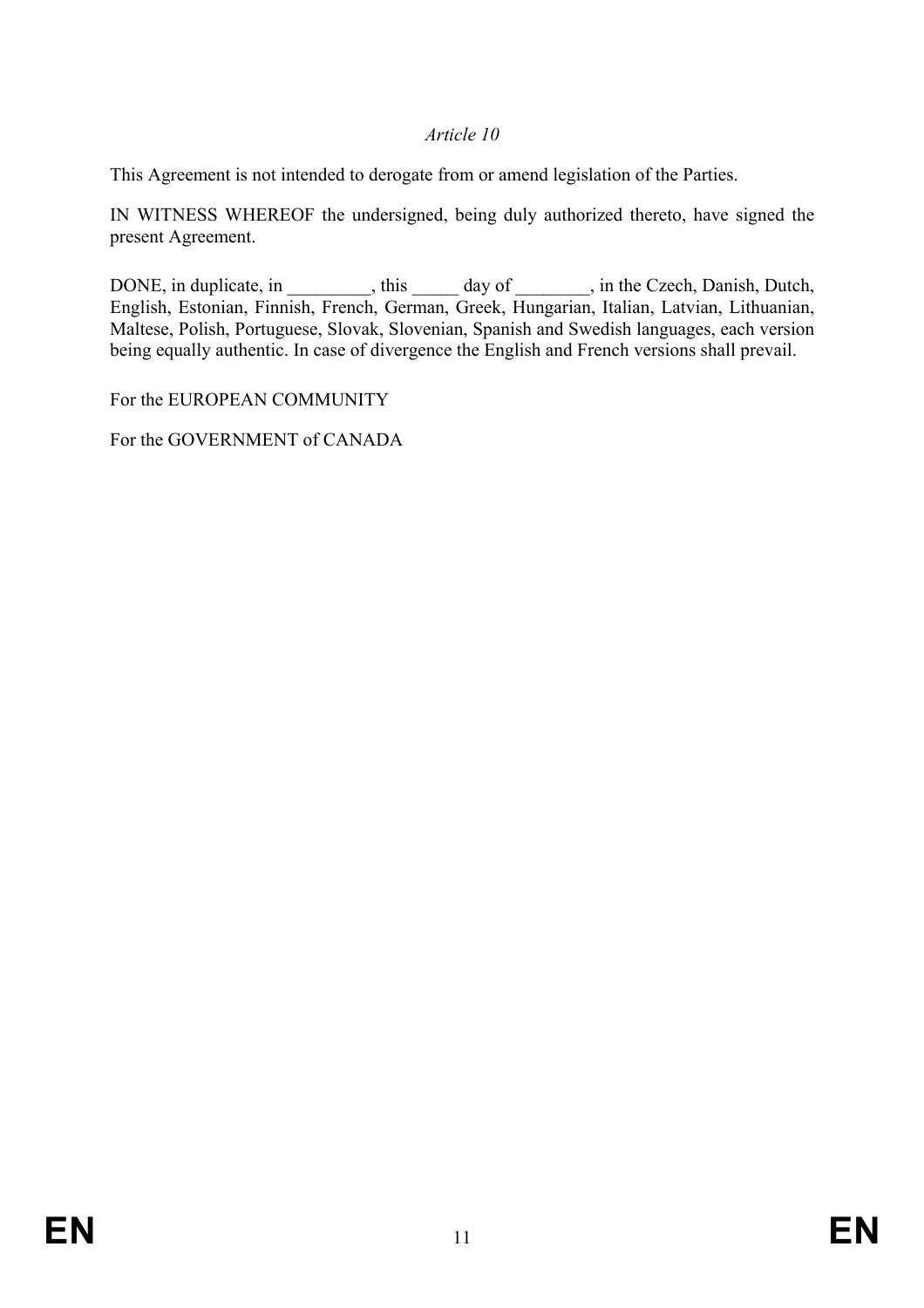### **Annex I:**

# **Competent Authorities**

For the purpose of Article 3, the competent authority for Canada is the Canada Border Services Agency (CBSA).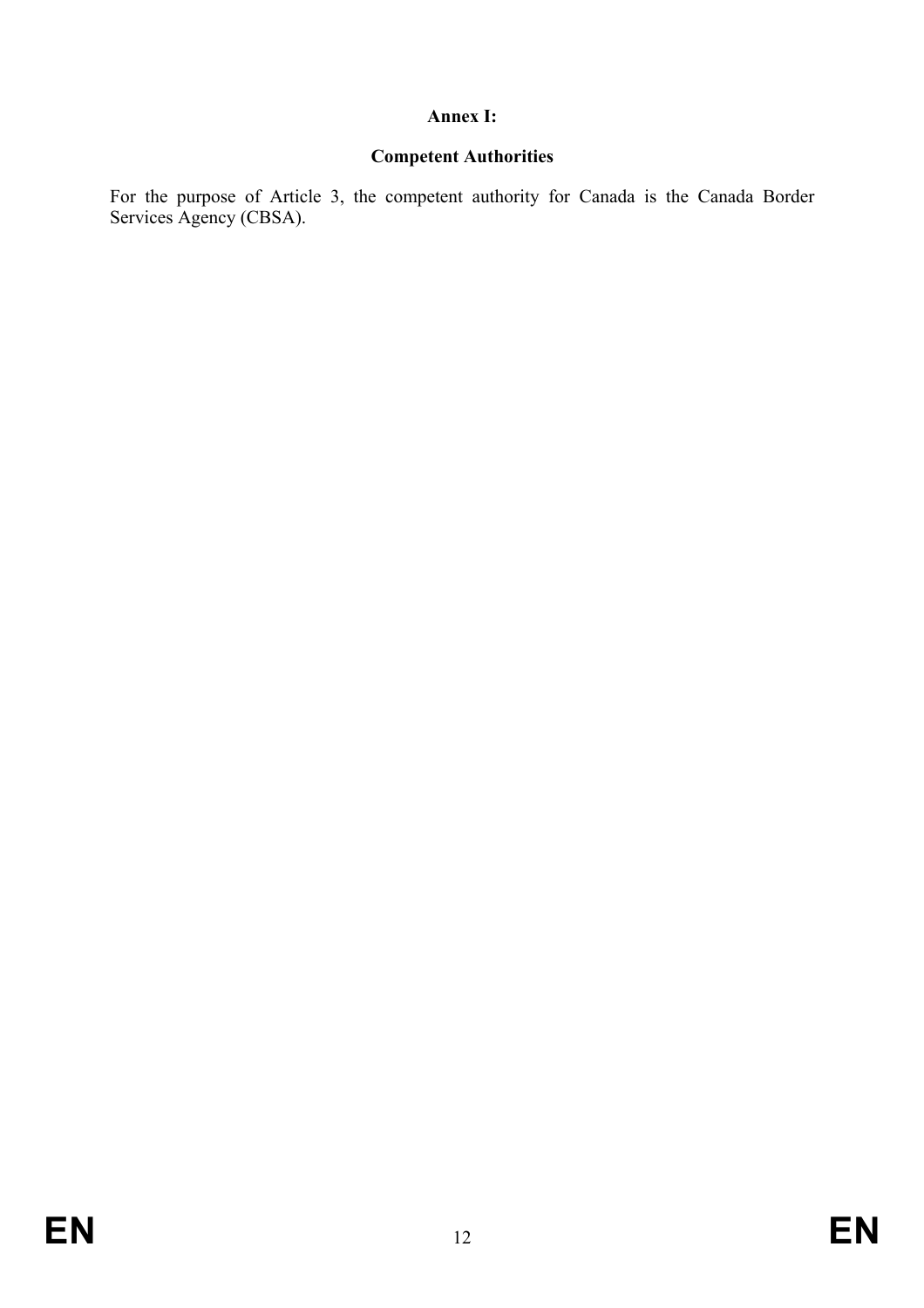# **Annex II:**

# **PNR Data Elements to be collected**

- 1. PNR record locator
- 2. Date of reservation
- 3. Date(s) of intended travel
- 4. Name
- 5. Other names on PNR
- 6. All forms of payment information
- 7. Billing address
- 8. Contact telephone numbers
- 9. All travel itinerary for specific PNR
- 10 Frequent flyer information (limited to miles flown and address (es))
- 11. Travel agency
- 12. Travel agent
- 13. Split/Divided PNR information
- 14. Ticketing field information
- 15. Ticket number
- 16. Seat number
- 17. Date of ticket issuance
- 18. No show history
- 19. Bag tag numbers
- 20. Go show information
- 21. Seat information
- 22. One-way tickets
- 23. Any collected APIS information
- 24. Standby
- 25. Order at check in